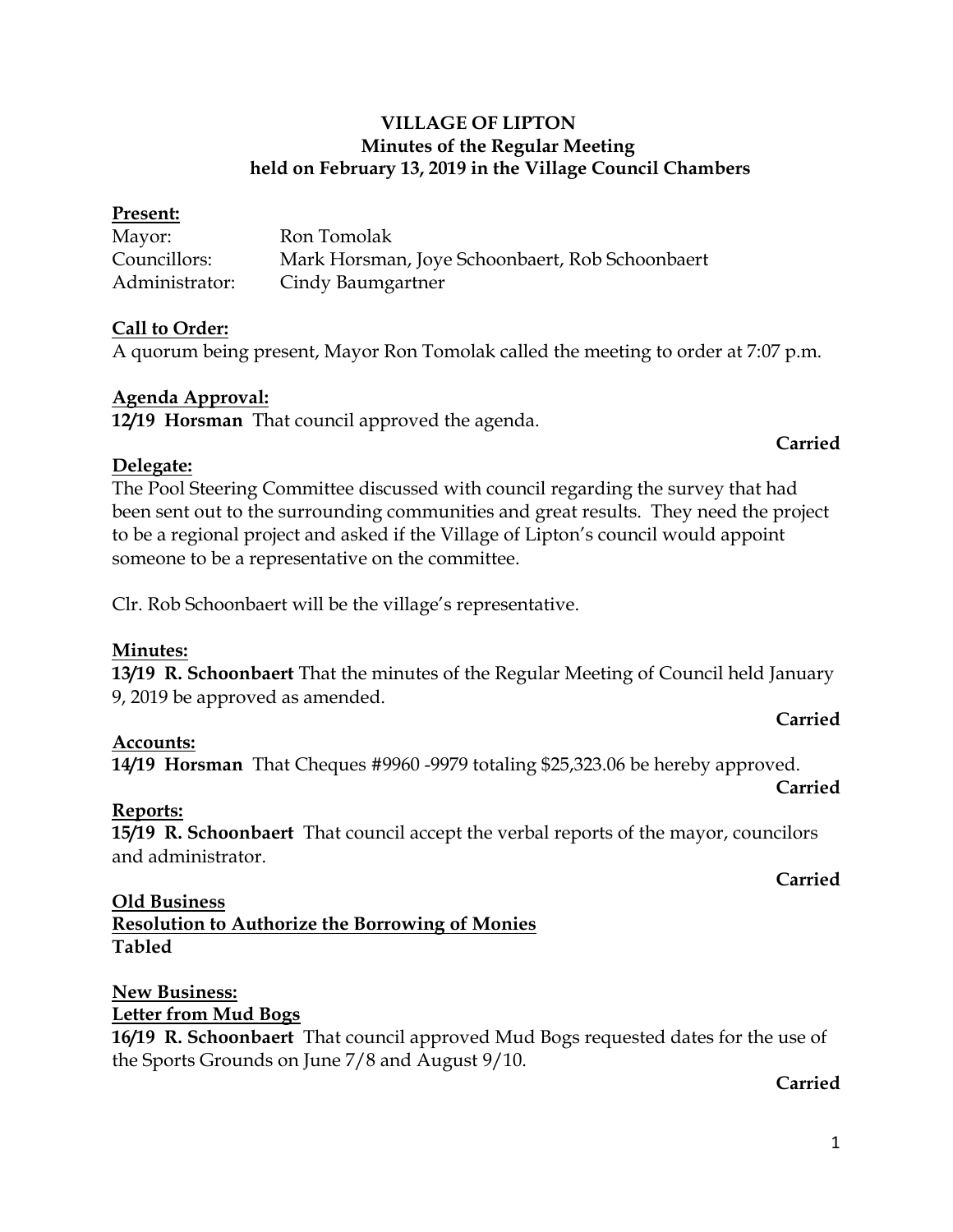## **Resolution to Authorize the Borrowing of Monies 17/19 Horsman A RESOLUTION OF THE VILLAGE OF LIPTON TO AUTHORIZE THE BORROWING OF MONIES TO MEET CURRENT EXPENDITURE OF THE MUNICIPALITY**

WHEREAS the council of the VILLAGE OF LIPTON deems it necessary to borrow the sum of **Fifty Thousand Dollars (\$50,000) Operating Line**, to meet the current expenditures of the Village's purposes during the year 2019 until the taxes and grants receivable for the current year are available and to pay or agree to pay interest thereon either in advance or at maturity, at the normal rate as set by the Canadian Imperial Bank of Commerce.

AND WHEREAS the amounts heretofore borrowed and amount nearby authorized do not exceed the amount of the preceding year's taxes.

NOW THEREFORE, the VILLAGE OF LIPTON, in the province of Saskatchewan, in Council assembled enacts as follows:

- 1. The MAYOR and ADMINISTRATOR of the VILLAGE OF LIPTON are here by authorized to borrow from the Canadian Imperial Bank of Commerce a sum not exceeding at any one time **Fifty Thousand Dollars (\$50,000)** required to meet the current operating expenditures of the Municipality until the taxes levied for the year can be collected, and to pay or agree to pay interest thereon monthly, which sum shall be payable within the current year.
- 2. The MAYOR and ADMINISTRATOR of the VILLAGE OF LIPTON are here by authorized to execute under the seal of the Municipality a Line of Credit (Operating Line) and Security Agreement or agreements in favor of the Canadian Imperial Bank of Commerce for the amount of the said loan, with interest as aforesaid.
- 3. The whole or any parts of the revenues of the VILLAGE OF LIPTON are not subject to any prior charge, except as disclosed to the Canadian Imperial Bank of Commerce in writing and certified by the MAYOR and ADMINISTRATOR.

Resolution passed at the regular council meeting of the VILLAGE OF LIPTON

Dated: February 13, 2019

#### **Proceed with meeting after 10 p.m.**

**18/19 J. Schoonbaert** Move that the meeting will proceed after 10:00 p.m.

**Carried**

**Carried**